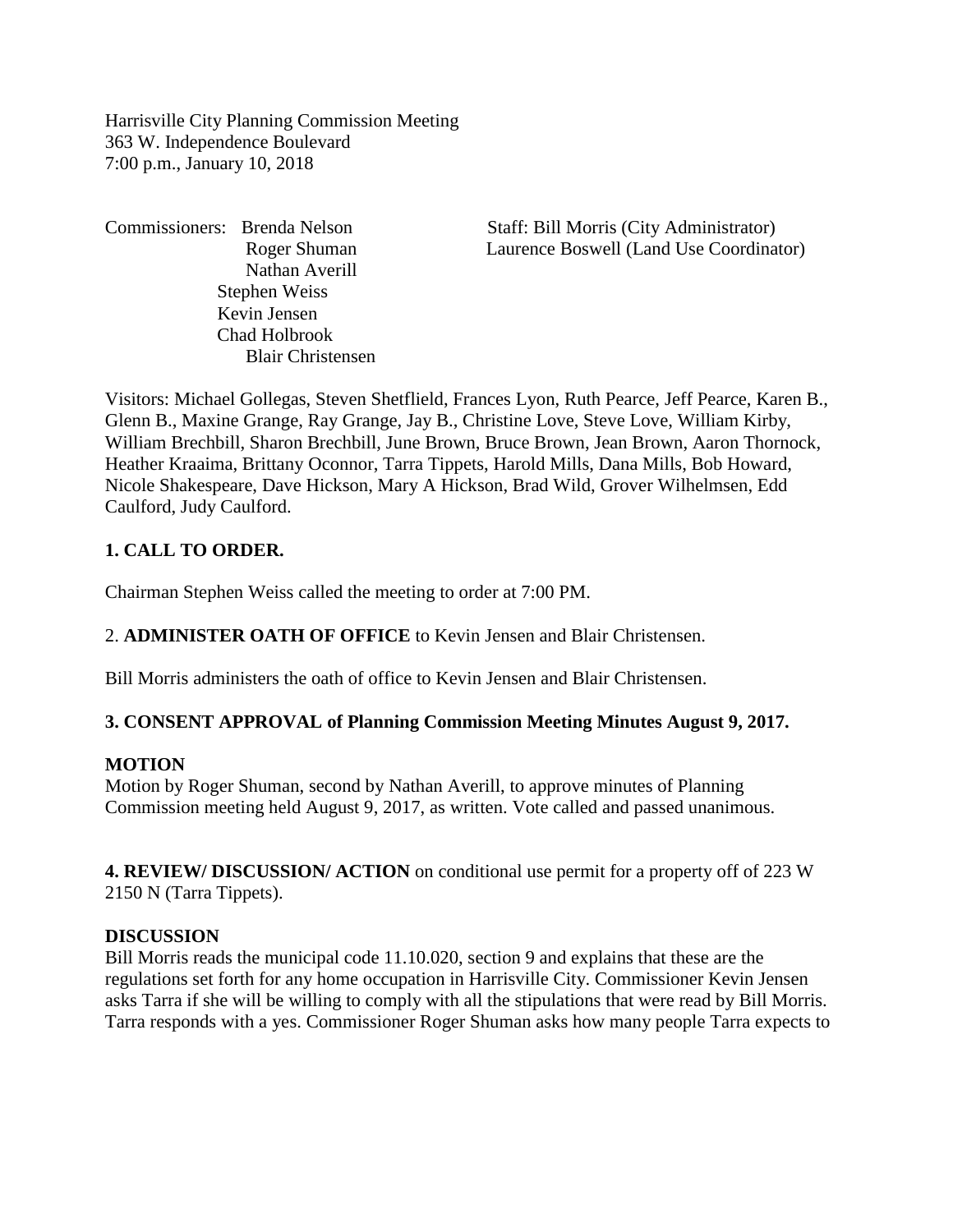sit in on a pottery class. Tarra responds and says three (3) people max, but usually she will be teaching a client one on one. Commissioner Chad Holbrook asks what kind of pottery will be made and if Tarra has a kiln. Tarra responds that she will generally be making plates. She will be using a big wheel for her pottery. She will not be making ceramics and she will fire all the pottery at a kiln located in Salt Lake City. Commissioner Roger Shuman asks about hours of operation. Tarra explains that she will be operating during the daytime, no later than 5:30 p.m.

## **MOTION**

Motion by Nathan Averill, second by Commissioner Chad Holbrook to approve the home occupation located at 223 W 2150 N and to follow all the regulations of the municipal code. . Vote called and passed unanimous.

**5. REVIEW/DISCUSSION/ACTION** on revocation of conditional use permit issued for Dusenberry Autoshop.

## **DISCUSSION**

Mr. Boswell gave the staff presentation. He stated that he received a complaint at the property and has been meeting with the property owner for several months. The issue is the junk vehicles stored on the property. There are still fifteen (15) or so vehicles parked on the site. As stated in the packet material there are the minutes from the original approval that show the conditional use permit limiting Shain Dusenberry to four (4) parking slots for vehicle sales. In addition, he was allowed to store 2 to 3 vehicles being worked on outside on the lot. There are more vehicles than were allowed on the site and since this has been going on for months now, the issue is brought back to the planning commission to address the violation.

Bill Morris explains the process behind code enforcement and conditional use permit.

Shain Dusenberry states that he has been working with Laurence for several months. The main issue is the back of the lot. Shain states that the problem is that the original conditional use permit does not mention the back lot, but rather the space between the house and the shop. Previous code enforcer Tim Shelstead mentioned to Shain that the back lot is not part of the conditional use permit, so Shain thought he didn't have to worry about it. Shain states that no vehicles are being stored on the lot, but rather being cycled through. Shain declares that he doesn't see an issue with his lot as it stands. Shain talked to the ombudsmen officer and he mentioned that he would be very surprised if the planning commission would recommend a revocation for the conditional use permit.

Commissioner Chad Holbrook asks if the cars that are facing Wall Avenue are for sale. Shain states that yes they are for sale and there are about 4 right now. Sometimes there are fewer cars up for sale at a time. Shain states that Laurence did mention in the packet that the cars were never in their designated spot. There are some power wires up against the house, where the cars are supposed to be, so Shain found that moving the cars near Wall Avenue was a better option.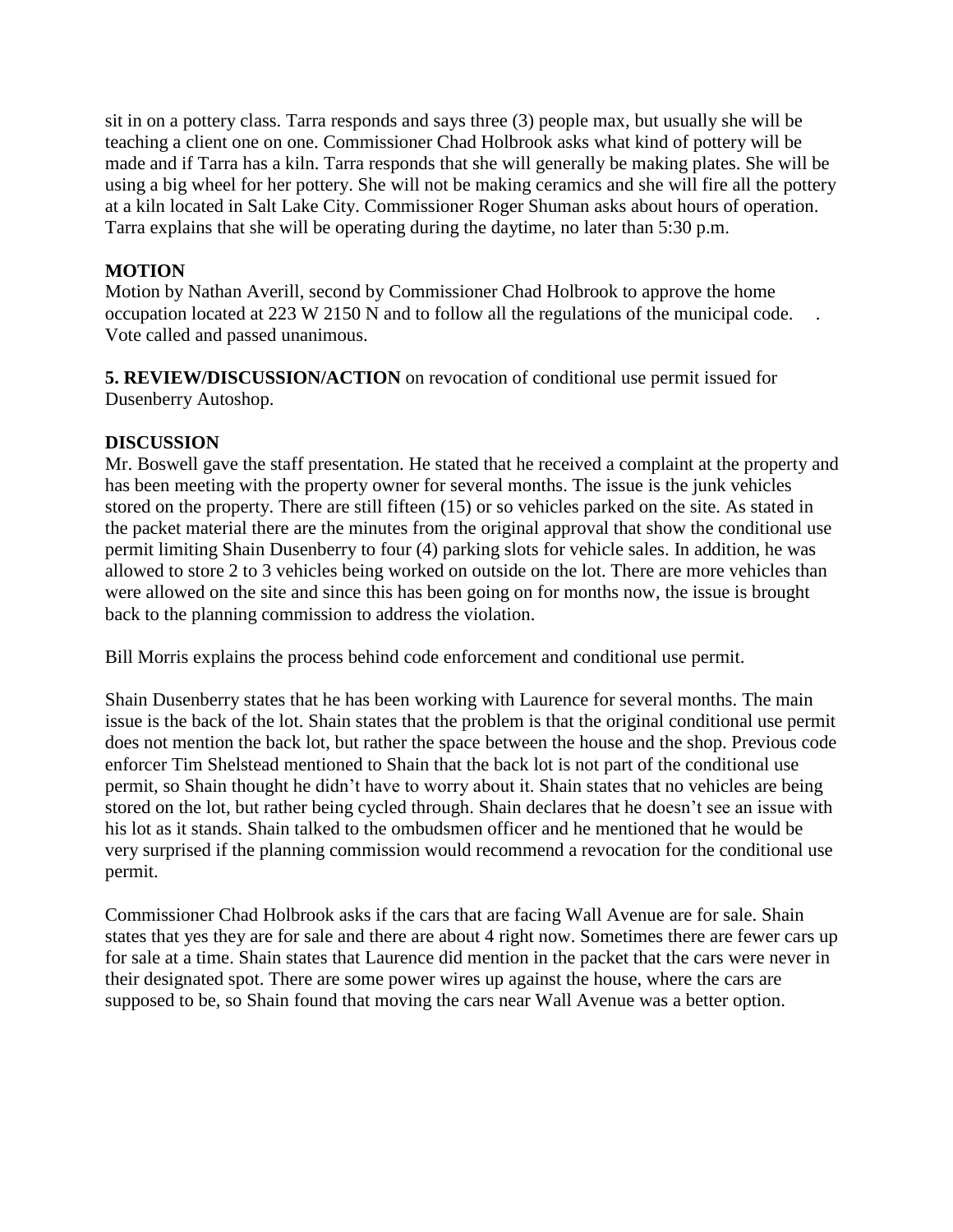Commissioner Chad Holbrook asks if Shain feels like the property is out of compliance after reading the original conditional use permit. Shain replies with a no.

Commissioner Roger Shuman asks what the purpose is for the cars located in the back lot. Shain states that he uses the cars in order to replace parts in other cars. He also states that if a car is totaled, Shain takes it to get crushed. Shain reports that a lot of cars are left abandoned on his lot and it takes time to find the owner and get the car towed away.

Commissioner Roger Shuman states that he's been on the planning commission for 20 years. He sort of remembers when Shain Dusenberry originally received his conditional use permit and reminds Shain that the conditional use permit was for an autobody shop, not a junk yard or salvage yard. Roger states that 15 or 20 cars being stored in the back is too many. Roger suggests giving Shain 15 days to clean up his property before revoking the conditional use permit. Also, Roger mentions that any conditional use permit that is issued covers an entire property, not just sections of it.

Shain Dusenberry states that on page 12, in the planning commission minutes, second paragraph down, the gravel area between the house and the shop is where the cars would be stored. I thought the conditional use permit was saying that area was of more concern.

Commissioners Roger Shuman and Kevin Jensen agree that the lot should not look like a junk yard and needs to be cleaned up. Kevin suggests giving Shain 30 days to clean it up.

Commissioner Chad Holbrook asks if 30 days would be sufficient time for Shain Dusenberry to clean up his lot. Shain replies and says that with the mud and broken down tow truck, 30 days would not be enough time.

Bill Morris suggests that another option would be to bring in an amended site plan and then come back and amend the conditional use permit.

## **DISCUSSION**

Commissioner Brenda Nelson likes the idea that Bill presented about getting a new site plan approved and a conditional use permit amended.

Bill Morris suggests to also have him update his plan to the conditions of the business. Bill also suggests having an ombudsmen come in if needs be.

Commissioner Nathan Averill suggests maybe having him clean up his property and update his site plan.

Commissioner Blair Christensen says that even with an updated plan, he should not be allowed 20 cars on the lot.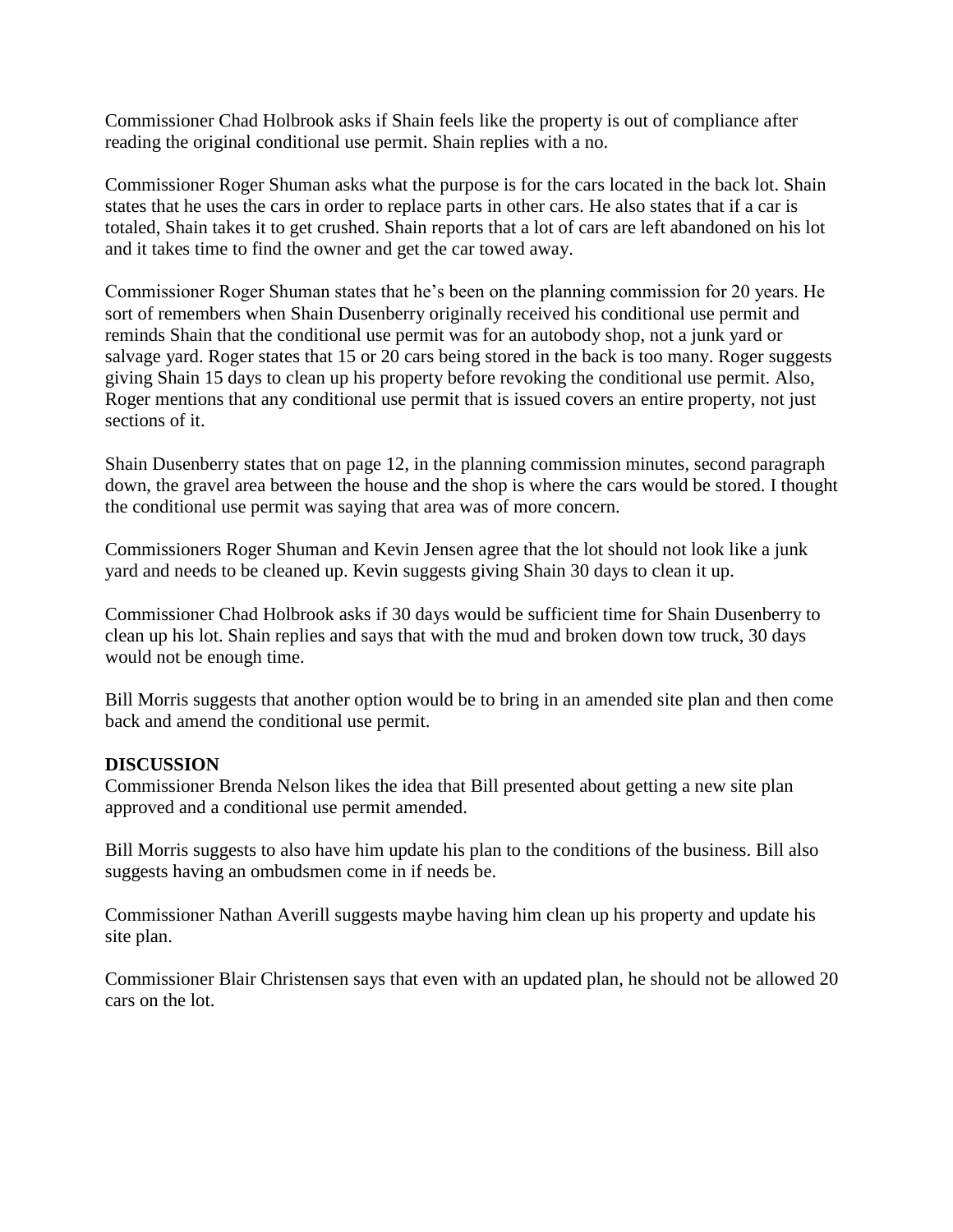Commissioner Kevin Jensen states that he needs to have a time limit to clean up the property.

Bill Morris suggest giving Shain Dusnberry 2 months, but also giving a little flexibility if staff feels it is necessary.

Commissioner Roger Shuman says to give Shain no longer than 3 months to get the property back into compliance.

## **MOTION**

Motion by Roger Shuman, second by Commissioner Brenda Nelson to table the revocation of the conditional use permit for Dusenberry Autoshop, turning it over to City Staff to come up with a resolution to come back with a new site plan and another conditional use permit and whatever steps need to be taken to do that. Vote called and passed unanimous.

**6. PUBLIC HEARING. REVIEW/DISCUSSION/ACTION** on rezoning from an RE-15 and CP-2 zone to an R-1-6 and CP-2 zone for a property to be located at 265 Larsen Lane.

## **MOTION**

Motion by Brenda Nelson, second by Commissioner Nathan Averill to open the public hearing. Vote called and passed unanimous.

#### **DISCUSSION**

Bill explains Aaron Thornock's application and the general plan for the rezone. It is being zoned commercial and MU (mixed used), not R-1-6, although mixed use zoning follows the same regulations as the R-1-6 zone. Bill put in a reversion clause so that if no construction takes place within the next two years, then the zoning will revert back to what its current status is.

Aaron Thornock states that he purchased 265 Larsen Lane about a year to a year in a half ago. Aaron states that he came in with a simple residential plan at first, but as he was working with the City, he noticed there was a bigger need to build more and provide commercial area for the City. Aaron talked to UDOT and got a preliminary approval about the road being able to connect off Washington Blvd. After comments from the City, the commercial area is very important. Aaron has more than half of the proposed property zoned to be commercial, and then the other part zoned residential.

#### PUBLIC HEARING

William Brechbill – We have under 3 acres on the west side of Washington Blvd. It's commercial, we rezoned it a while back for my business and my wife's photo studio. It's been active for 12 years. It's my goal for it to stay commercial. We were presented with this project about a year ago and the road goes through part of my property. It disturbs me because I have just as much commercial area zoned. I'm afraid of eminent domain and for my commercial property to just go away disturbs me.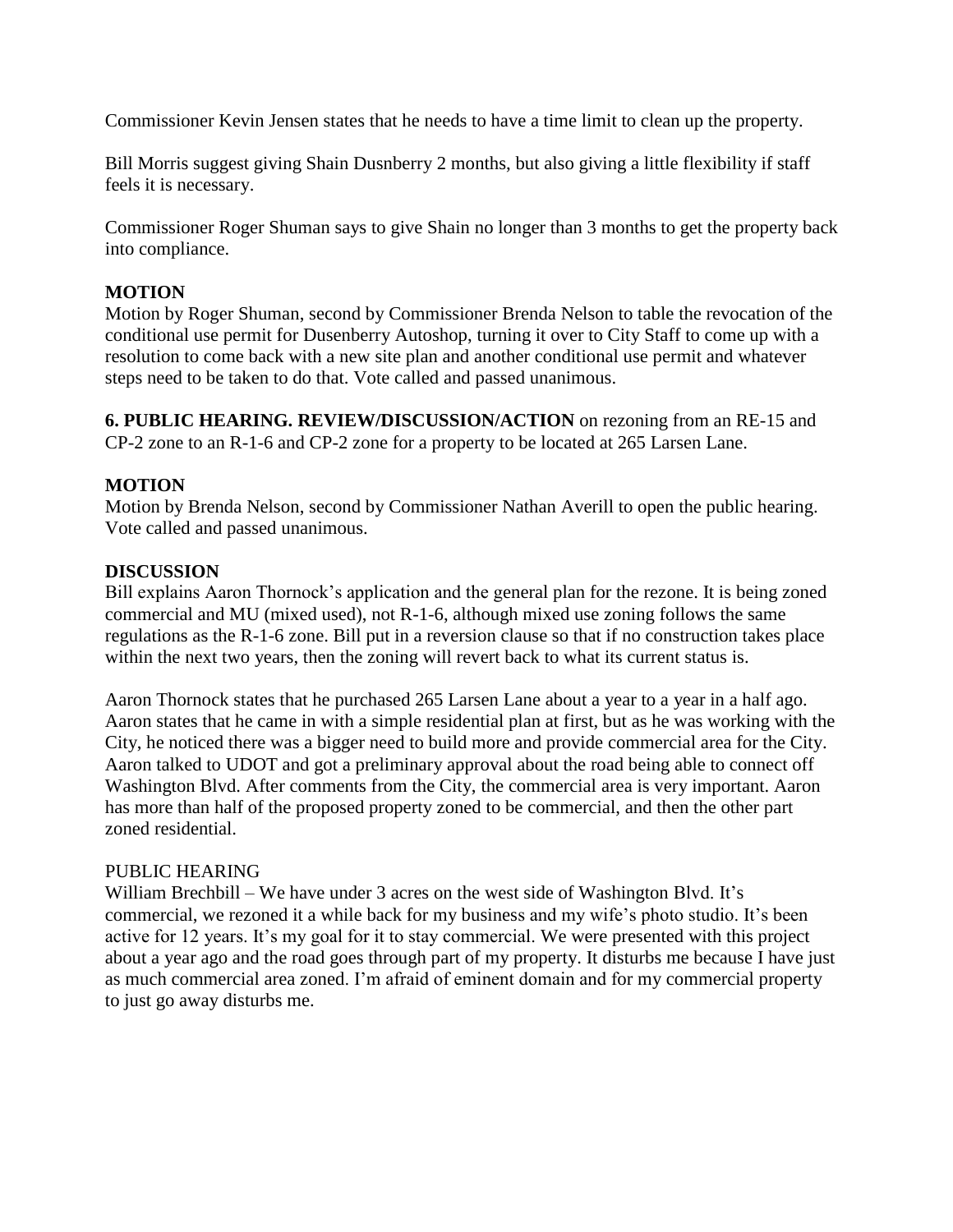Greg Montgomery – The only parcel listed is 11-027-0023, and not the other parcels. What is really being rezoned? The other concern is no frontage on Washington Blvd. The third concern is the general plan. The properties off Washington are zoned commercial and the ones behind it is RE-15. So this is inconsistent with the general plan. The infrastructure is a concern. There seems to be so many conflicting issues within the City. The concept plan doesn't show enough information. The ability to get sewer to that area is impossible. There is no access. It doesn't make sense to have a dense development when you can only have septic tanks on those properties due to the natural lay out of it and no sewer. The intersection at Larsen Lane would be very backed up with so many additional proposed houses going in. That would defeat the purpose of widening Larsen Lane. The last concern is that the mixed use ordinance is poor. The density is high, but there is a lack of standards. Needs to be revised.

Bruce Brown – As a kid, I grew up in that area and it's a swamp over there. If they are going to build homes, they need to consider the ground and if it's going to support homes. The south side, where I live, is swamp land.

Dave Hickson – I have concerns about this development. I don't know a whole lot about it, but just curious about the impact it will have on the water and secondary systems. If the widening project decides it doesn't go through for a while, there is an improper turning radius on that road. Larsen Lane is already crowded. My concerns are with overcrowding and the effects on property values.

Judi Caulford – That property is higher than our property, and our backyard gets the run off. We've had water problems in our basement. It drains from Larsen Lane road down to our yard. Behind our fence, it's draining into our backyard. Can't imagine what impact this new development would have on us.

William Brechbill – The properties over by Washington is better off left commercial and getting access from Washington instead of from Larsen Lane. To add another light or entrance onto Washington Blvd. would be a major artery and wouldn't be good. It's better left commercial.

Mr. Chavez and Mrs. Chavez – We have an issue because our kids catch the bus right where the proposed street would intersect Larsen Lane and people don't stop and have wrecks on the street due to the busyness of the street. We also have water issues.

## **MOTION**

Motion by Commissioner Brenda Nelson, second by Commissioner Kevin Jensen to close the public hearing. Vote called and passed unanimous.

#### **DISCUSSION**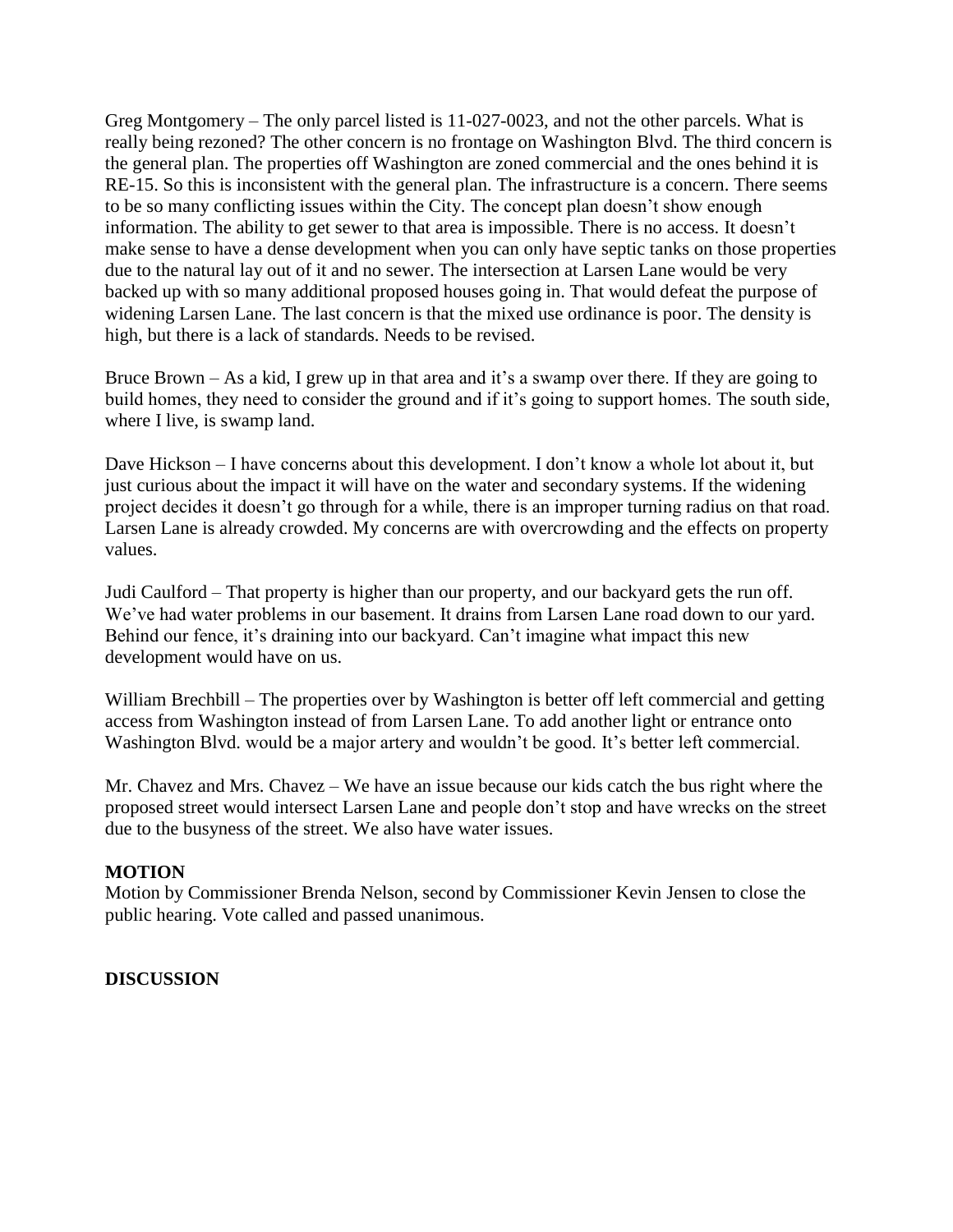Commissioner Steve Weiss states that he would like to table this item. There is not enough information and there have been lots of questions and concerns about it. Commissioners Brenda Nelson and Roger Shuman both agree.

## **MOTION**

Motion by Nathan Averill, second by Commissioner Chad Holbrook to table the rezoning from an RE-15 and CP-2 zone to an R-1-6 and CP-2 zone for a property to be located at 265 Larsen Lane. Vote called and passed unanimous.

# **7. ELECT Planning Commission Chair and Vice Chair for the year 2018.**

Commissioner Brenda Nelson nominates Commissioner Roger Shuman as Chair, Commissioner Nathan Averill nominates Commissioner Steve Weiss as Chair. Commissioner Roger Shuman nominates Commissioner Chad Holbrook. Commissioner Kevin Jensen seconds for Chad Holbrook.

## **MOTION**

Motion by Roger Shuman, second by Commissioner Kevin Jensen to elect Chad Holbrook for Chair. Vote called and passed unanimous.

## **MOTION**

Motion by Brenda Nelson, second by Commissioner Blair Christensen to elect Roger Shuman for Vice Chair. Vote called and passed unanimous.

## **DISCUSSION**

Planning commission talks about an upcoming training at the end of the month. Bill Morris also mentions that Bill Smith used to come to Project management, but is on a mission and cannot attend. Commissioners Chad Holbrook and Roger Shuman will try to attend project management.

**8. PUBLIC COMMENTS:** *"This is an opportunity to address the Planning commission regarding our concerns or ideas on land use issues. Comments are limited to three minutes. The Planning commission cannot take action on any item brought to the planning Commissions' attention except to instruct staff to place this item on a future agenda."*

William Kirby – Is there a possibility where we can display any maps or properties talked about on the TV screen?

William Brechbill – There is no proper lighting in the streets of Washington Blvd. I don't know if this is something Harrisville City can do anything about.